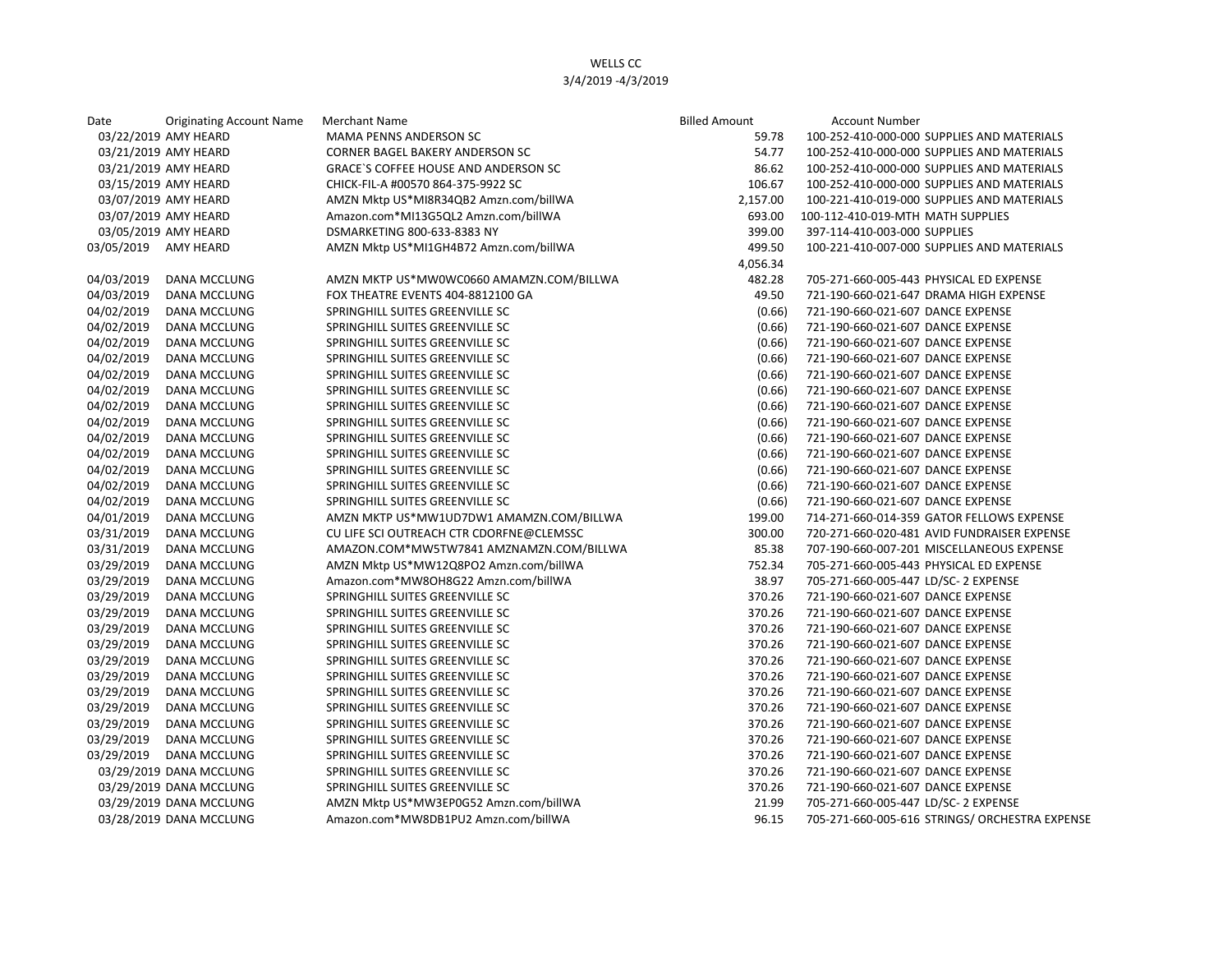03/14/2019 DANA MCCLUNG AMZN Mktp US\*MI7PM8UZ2 Amzn.com/billWA 61.38 100-112-410-007-TXT LEVELED TEXT 03/12/2019 DANA MCCLUNG AMZN Mktp US\*MW9ZD5FY0 Amzn.com/billWA 148.65 100-112-410-007-TXT LEVELED TEXT 03/11/2019 DANA MCCLUNG AMZN Mktp US\*MI0EU3YV0 Amzn.com/billWA 106.56 100-112-410-007-TXT LEVELED TEXT 03/10/2019 DANA MCCLUNG AMZN Mktp US\*MW2XG0C31 Amzn.com/billWA 28.97 100-112-410-007-TXT LEVELED TEXT 03/10/2019 DANA MCCLUNG AMZN Mktp US\*MI10K8R00 Amzn.com/billWA 64.45 100-112-410-007-TXT LEVELED TEXT 03/10/2019 DANA MCCLUNG AMZN Mktp US\*MI0BO4212 Amzn.com/billWA 6.40 100-112-410-007-TXT LEVELED TEXT 03/08/2019 DANA MCCLUNG AMZN Mktp US\*MI88N1I20 Amzn.com/billWA 8.94 100-112-410-007-TXT LEVELED TEXT 03/08/2019 DANA MCCLUNG AMZN Mktp US\*MI6JD2DH2 Amzn.com/billWA 5.05 100-112-410-007-TXT LEVELED TEXT 03/08/2019 DANA MCCLUNG AMZN Mktp US\*MW5BF0C01 Amzn.com/billWA 45.24 100-112-410-007-TXT LEVELED TEXT 03/08/2019 DANA MCCLUNG AMZN Mktp US\*MW1CZ6C51 Amzn.com/billWA 6.39 100-112-410-007-TXT LEVELED TEXT

03/28/2019 DANA MCCLUNG Amazon.com\*MW2B68MM0 Amzn.com/billWA 103.03 719-271-660-019-201 MISCELLANEOUS EXPENSE 03/28/2019 DANA MCCLUNG AMZN Mktp US\*MW8WK6P02 Amzn.com/billWA 74.55 705-271-660-005-447 LD/SC- 2 EXPENSE 03/28/2019 DANA MCCLUNG FOX THEATRE EVENTS 404-8812100 GA 517.00 517.00 721-190-660-021-647 DRAMA HIGH EXPENSE 03/28/2019 DANA MCCLUNG AMZN Mktp US\*MW7BV6BZ1 Amzn.com/billWA 472 472.44 712-271-660-012-244 SCHOOL/CLASS DONATIONS EXPENSE 03/27/2019 DANA MCCLUNG AMZN Mktp US\*MW47M95Z1 Amzn.com/billWA 1,048.32 702-271-660-002-633 ENGLISH CLUB EXPENSE 03/25/2019 DANA MCCLUNG AMZN Mktp US\*MW1AF4AW2 Amzn.com/billWA 25.98 719-271-660-019-201 MISCELLANEOUS EXPENSE 03/24/2019 DANA MCCLUNG STAMPS.COM 855-608-2677 CA 15.99 15.99 720-271-660-020-411 MISCELLANEOUS EXPENSE 03/24/2019 DANA MCCLUNG Amazon.com\*MW8K26J92 Amzn.com/billWA 980.12 714-271-660-014-328 PRODUCTIONS EXPENSE 03/22/2019 DANA MCCLUNG AMZN Mktp US\*MW2671EX0 Amzn.com/billWA 25.98 719-271-660-019-201 MISCELLANEOUS EXPENSE 03/22/2019 DANA MCCLUNG Amazon.com\*MW7DL6101 Amzn.com/billWA 49.60 706-271-660-006-472 RELAY FOR LIFE EXPENSE 03/22/2019 DANA MCCLUNG AMZN Mktp US\*MW8QE31N1 Amzn.com/billWA 103.41 719-271-660-019-201 MISCELLANEOUS EXPENSE 03/20/2018 DANA MCCLUNG Amazon.com\*MI18E8LO1 Amzn.com/billWA 86.00 721-190-660-021-502 STUDENT GOV/ COUNCIL EXPENSE 03/20/2019 DANA MCCLUNG Amazon.com\*MI18E8LO1 Amzn.com/billWA 42.36 721-190-660-021-411 MISCELLANEOUS EXPENSE 03/20/2019 DANA MCCLUNG AMZN Mktp US\*MW1WR10R1 Amzn.com/billWA 59.72 705-271-660-005-519 LIBRARY EXPENSE 03/19/2019 DANA MCCLUNG AMZN Mktp US\*MW9ED2JJ0 Amzn.com/billWA 96.42 720-271-660-020-411 MISCELLANEOUS EXPENSE 03/19/2019 DANA MCCLUNG AMZN Mktp US\*MI2L224Q1 Amzn.com/billWA 33.04 705-271-660-005-519 LIBRARY EXPENSE 03/17/2019 DANA MCCLUNG Amazon.com\*MW9207Z50 Amzn.com/billWA 29.75 701-271-660-001-862 AUTO MECHANICS EXPENSE 03/17/2019 DANA MCCLUNG AMZN Mktp US\*MI5SS6Y02 Amzn.com/billWA 6.29 6.29 705-271-660-005-519 LIBRARY EXPENSE 03/17/2019 DANA MCCLUNG AMZN Mktp US\*MI6R49YJ2 Amzn.com/billWA 447.04 720-271-660-020-411 MISCELLANEOUS EXPENSE 03/17/2019 DANA MCCLUNG AMZN Mktp US\*MI9S16YR2 Amzn.com/billWA 5.49 705-271-660-005-519 LIBRARY EXPENSE 03/15/2019 DANA MCCLUNG Amazon.com\*MI2TE4I42 Amzn.com/billWA 136.90 702-271-660-002-453 9TH GRADE EXPENSE 03/15/2019 DANA MCCLUNG Amazon.com\*MI2TE4I42 Amzn.com/billWA 112.31 702-271-660-002-410 GENERAL ADMINISTRATION EXPENSE 03/15/2019 DANA MCCLUNG AMZN Mktp US\*MI4ES5RX2 Amzn.com/billWA 25.40 720-271-660-020-411 MISCELLANEOUS EXPENSE 03/14/2019 DANA MCCLUNG Amazon.com\*MW3MO3NV1 Amzn.com/billWA 23.36 713-271-660-013-201 MISCELLANEOUS EXPENSE 03/13/2019 DANA MCCLUNG AMZN Mktp US\*MW5T41FL0 Amzn.com/billWA 29.75 705-271-660-005-411 MISCELLANEOUS EXPENSE 03/12/2019 DANA MCCLUNG AMZN Mktp US\*MW4G96FV0 Amzn.com/billWA 109.44 716-271-660-016-201 MISCELLANEOUS EXPENSE 03/10/2019 DANA MCCLUNG AMZN Mktp US\*MW9Z77FW1 Amzn.com/billWA 218.05 218.05 100-233-410-016-FUR LOBBY FURNITURE 03/10/2019 DANA MCCLUNG AMZN Mktp US\*MI1P63Y30 Amzn.com/billWA 57.99 716-271-660-016-201 MISCELLANEOUS EXPENSE 03/07/2019 DANA MCCLUNG AMZN Mktp US\*MI4LA06H2 Amzn.com/billWA 25.98 708-271-660-008-305 LIBRARY EXPENSE 03/06/2019 DANA MCCLUNG AMZN Mktp US\*MI17D69S0 Amzn.com/billWA 159.60 705-271-660-005-411 MISCELLANEOUS EXPENSE 03/06/2019 DANA MCCLUNG AMZN Mktp US\*MI10Q9BS2 Amzn.com/billWA 29.99 717-190-660-017-201 MISCELLANEOUS EXPENSE 03/06/2019 DANA MCCLUNG AMZN Mktp US\*MI08A08Q2 Amzn.com/billWA 69.45 708-271-660-008-305 LIBRARY EXPENSE 03/06/2019 DANA MCCLUNG AMZN Mktp US\*MI5IH9930 Amzn.com/billWA 3.95 721-190-660-021-411 MISCELLANEOUS EXPENSE 03/06/2019 DANA MCCLUNG AMZN Mktp US\*MI1VZ5RW1 Amzn.com/billWA 137.92 717-190-660-017-201 MISCELLANEOUS EXPENSE 03/05/2019 DANA MCCLUNG AMZN Mktp US\*MI6BF5I41 Amzn.com/billWA 23.29 721-190-660-021-411 MISCELLANEOUS EXPENSE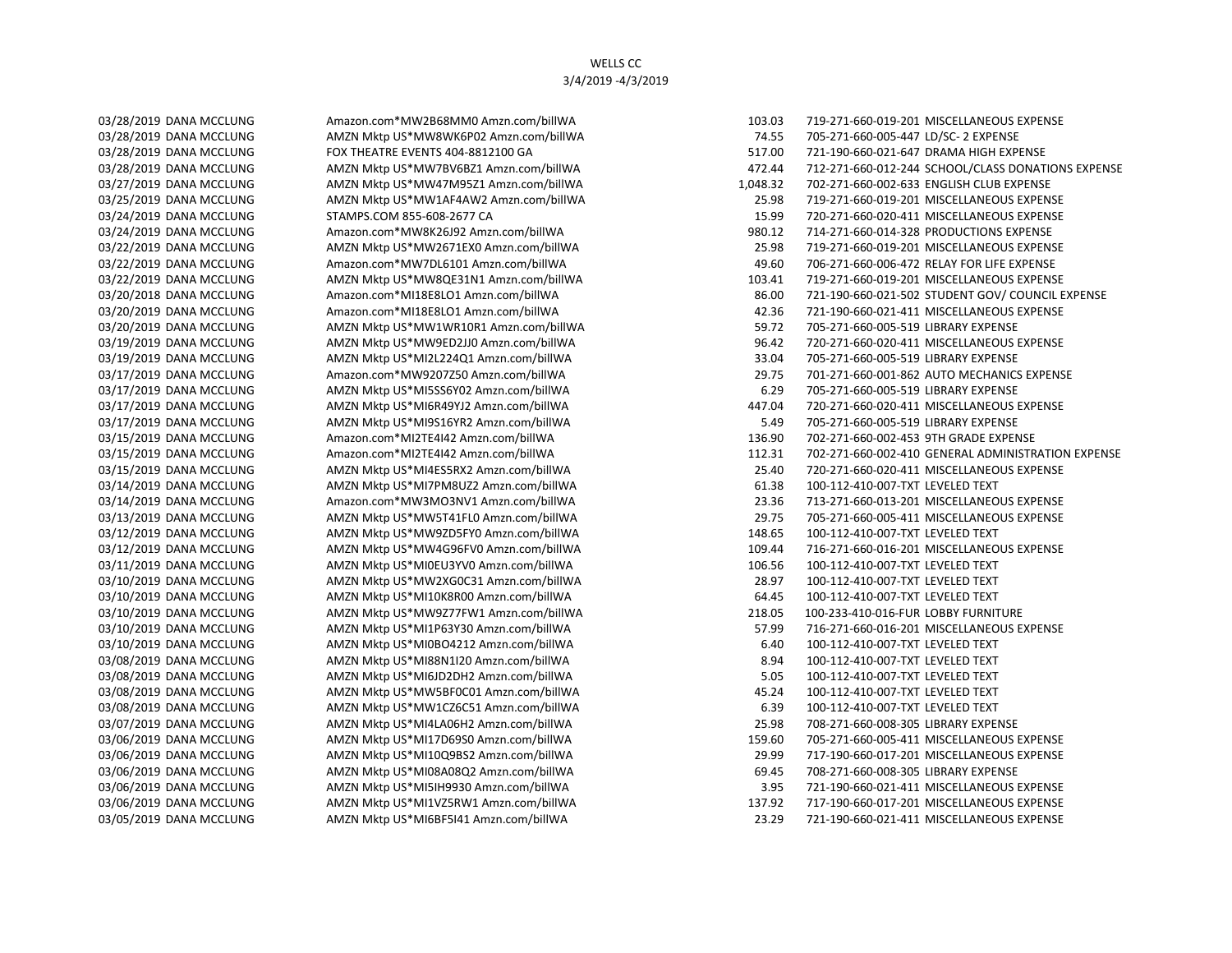03/05/2019 JEROME HUDSON SLED BACKGROUND CHE 803-771-0131 SC

04/02/2019 JEROME HUDSON BARNES&NOBLE.COM-BN 800-843-2665 NY 53 03/31/2019 JEROME HUDSON SLED BACKGROUND CHE 803-771-0131 SC 03/31/2019 JEROME HUDSON SLED BACKGROUND CHE 803-771-0131 SC 03/27/2019 JEROME HUDSON SLED BACKGROUND CHE 803-771-0131 SC 03/27/2019 JEROME HUDSON SLED BACKGROUND CHE 803-771-0131 SC 03/22/2019 JEROME HUDSON SLED BACKGROUND CHE 803-771-0131 SC 03/22/2019 JEROME HUDSON SLED BACKGROUND CHE 803-771-0131 SC 03/22/2019 JEROME HUDSON SLED BACKGROUND CHE 803-771-0131 SC 03/21/2019 JEROME HUDSON SLED BACKGROUND CHE 803-771-0131 SC 03/21/2019 JEROME HUDSON SLED BACKGROUND CHE 803-771-0131 SC 03/21/2019 JEROME HUDSON SLED BACKGROUND CHE 803-771-0131 SC 03/21/2019 JEROME HUDSON SLED BACKGROUND CHE 803-771-0131 SC 03/20/2019 JEROME HUDSON SLED BACKGROUND CHE 803-771-0131 SC 03/20/2019 JEROME HUDSON SLED BACKGROUND CHE 803-771-0131 SC 03/20/2019 JEROME HUDSON SLED BACKGROUND CHE 803-771-0131 SC 03/17/2019 JEROME HUDSON SLED BACKGROUND CHE 803-771-0131 SC 03/17/2019 JEROME HUDSON SLED BACKGROUND CHE 803-771-0131 SC 03/17/2019 JEROME HUDSON SLED BACKGROUND CHE 803-771-0131 SC 03/17/2019 JEROME HUDSON SLED BACKGROUND CHE 803-771-0131 SC 03/15/2019 JEROME HUDSON SLED BACKGROUND CHE 803-771-0131 SC 03/15/2019 JEROME HUDSON SLED BACKGROUND CHE 803-771-0131 SC 03/15/2019 JEROME HUDSON SLED BACKGROUND CHE 803-771-0131 SC 03/15/2019 JEROME HUDSON SLED BACKGROUND CHE 803-771-0131 SC 03/15/2019 JEROME HUDSON SLED BACKGROUND CHE 803-771-0131 SC 03/15/2019 JEROME HUDSON SLED BACKGROUND CHE 803-771-0131 SC 03/14/2019 JEROME HUDSON SOUTH CAROLINA ASSOCIATIO803-7988380 SC 420.000 100-233-233-000-0000-000-0000-0000-00 03/10/2019 JEROME HUDSON SLED BACKGROUND CHE 803-771-0131 SC 03/10/2019 JEROME HUDSON SLED BACKGROUND CHE 803-771-0131 SC 03/10/2019 JEROME HUDSON SLED BACKGROUND CHE 803-771-0131 SC 03/10/2019 JEROME HUDSON SLED BACKGROUND CHE 803-771-0131 SC 03/10/2019 JEROME HUDSON SLED BACKGROUND CHE 803-771-0131 SC 03/10/2019 JEROME HUDSON SLED BACKGROUND CHE 803-771-0131 SC 03/08/2019 JEROME HUDSON SLED BACKGROUND CHE 803-771-0131 SC 03/08/2019 JEROME HUDSON SLED BACKGROUND CHE 803-771-0131 SC 03/08/2019 JEROME HUDSON SLED BACKGROUND CHE 803-771-0131 SC 03/08/2019 JEROME HUDSON SLED BACKGROUND CHE 803-771-0131 SC 03/08/2019 JEROME HUDSON SLED BACKGROUND CHE 803-771-0131 SC 03/08/2019 JEROME HUDSON SLED BACKGROUND CHE 803-771-0131 SC 03/08/2019 JEROME HUDSON SLED BACKGROUND CHE 803-771-0131 SC 03/05/2019 JEROME HUDSON SLED BACKGROUND CHE 803-771-0131 SC 03/05/2019 JEROME HUDSON SLED BACKGROUND CHE 803-771-0131 SC 03/05/2019 JEROME HUDSON SLED BACKGROUND CHE 803-771-0131 SC 03/05/2019 JEROME HUDSON SLED BACKGROUND CHE 803-771-0131 SC

12,698.35

| 35.00 | 394-114-410-063-000 SUPPLIES-SUCCESS CONN/ SUMMER    |
|-------|------------------------------------------------------|
| 26.00 | 100-390-399-000-000 MISC.PURCH.SERV.- BACKGROUND CKS |
| 26.00 | 100-390-399-000-000 MISC.PURCH.SERV.- BACKGROUND CKS |
| 26.00 | 100-390-399-000-000 MISC.PURCH.SERV.- BACKGROUND CKS |
| 26.00 | 100-390-399-000-000 MISC.PURCH.SERV.- BACKGROUND CKS |
| 26.00 | 100-390-399-000-000 MISC.PURCH.SERV.- BACKGROUND CKS |
| 26.00 | 100-390-399-000-000 MISC.PURCH.SERV.- BACKGROUND CKS |
| 26.00 | 100-390-399-000-000 MISC.PURCH.SERV.- BACKGROUND CKS |
| 8.00  | 100-390-399-000-000 MISC.PURCH.SERV.- BACKGROUND CKS |
| 26.00 | 100-390-399-000-000 MISC.PURCH.SERV.- BACKGROUND CKS |
| 26.00 | 100-390-399-000-000 MISC.PURCH.SERV.- BACKGROUND CKS |
| 26.00 | 100-390-399-000-000 MISC.PURCH.SERV.- BACKGROUND CKS |
| 26.00 | 100-390-399-000-000 MISC.PURCH.SERV.- BACKGROUND CKS |
| 26.00 | 100-390-399-000-000 MISC.PURCH.SERV.- BACKGROUND CKS |
| 26.00 | 100-390-399-000-000 MISC.PURCH.SERV.- BACKGROUND CKS |
| 26.00 | 100-390-399-000-000 MISC.PURCH.SERV.- BACKGROUND CKS |
| 26.00 | 100-390-399-000-000 MISC.PURCH.SERV.- BACKGROUND CKS |
| 26.00 | 100-390-399-000-000 MISC.PURCH.SERV.- BACKGROUND CKS |
| 26.00 | 100-390-399-000-000 MISC.PURCH.SERV.- BACKGROUND CKS |
| 26.00 | 100-390-399-000-000 MISC.PURCH.SERV.- BACKGROUND CKS |
| 26.00 | 100-390-399-000-000 MISC.PURCH.SERV.- BACKGROUND CKS |
| 26.00 | 100-390-399-000-000 MISC.PURCH.SERV.- BACKGROUND CKS |
| 26.00 | 100-390-399-000-000 MISC.PURCH.SERV.- BACKGROUND CKS |
| 26.00 | 100-390-399-000-000 MISC.PURCH.SERV.- BACKGROUND CKS |
| 26.00 | 100-390-399-000-000 MISC.PURCH.SERV.- BACKGROUND CKS |
| 20.00 | 100-233-333-000-000 TRIPS AND CONFERENCES            |
| 26.00 | 100-390-399-000-000 MISC.PURCH.SERV.- BACKGROUND CKS |
| 26.00 | 100-390-399-000-000 MISC.PURCH.SERV.- BACKGROUND CKS |
| 26.00 | 100-390-399-000-000 MISC.PURCH.SERV.- BACKGROUND CKS |
| 26.00 | 100-390-399-000-000 MISC.PURCH.SERV.- BACKGROUND CKS |
| 26.00 | 100-390-399-000-000 MISC.PURCH.SERV.- BACKGROUND CKS |
| 26.00 | 100-390-399-000-000 MISC.PURCH.SERV.- BACKGROUND CKS |
| 26.00 | 100-390-399-000-000 MISC.PURCH.SERV.- BACKGROUND CKS |
| 26.00 | 100-390-399-000-000 MISC.PURCH.SERV.- BACKGROUND CKS |
| 26.00 | 100-390-399-000-000 MISC.PURCH.SERV.- BACKGROUND CKS |
| 26.00 | 100-390-399-000-000 MISC.PURCH.SERV.- BACKGROUND CKS |
| 26.00 | 100-390-399-000-000 MISC.PURCH.SERV.- BACKGROUND CKS |
| 26.00 | 100-390-399-000-000 MISC.PURCH.SERV.- BACKGROUND CKS |
| 8.00  | 100-390-399-000-000 MISC.PURCH.SERV.- BACKGROUND CKS |
| 26.00 | 100-390-399-000-000 MISC.PURCH.SERV.- BACKGROUND CKS |
| 26.00 | 100-390-399-000-000 MISC.PURCH.SERV.- BACKGROUND CKS |
| 26.00 | 100-390-399-000-000 MISC.PURCH.SERV.- BACKGROUND CKS |
| 26.00 | 100-390-399-000-000 MISC.PURCH.SERV.- BACKGROUND CKS |
| 26.00 | 100-390-399-000-000 MISC.PURCH.SERV.- BACKGROUND CKS |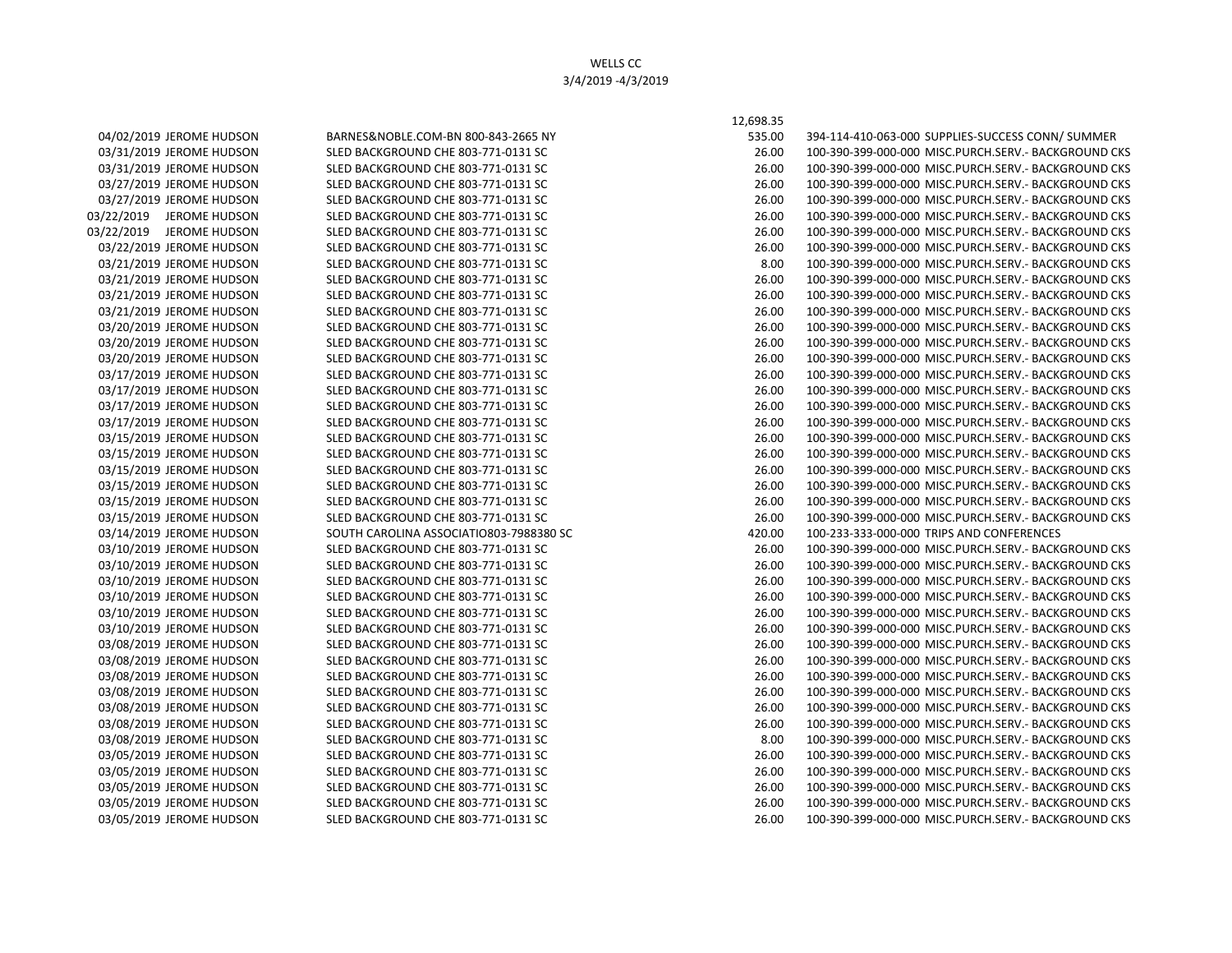| 03/05/2019 JEROME HUDSON | SLED BACKGROUND CHE 803-771-0131 SC      | 26.00    | 100-390-399-000-000 MISC.PURCH.SERV.- BACKGROUND CKS |
|--------------------------|------------------------------------------|----------|------------------------------------------------------|
|                          |                                          | 2,037.00 |                                                      |
| 04/03/2019 KATIE BROWN   | NCS*GED EXAM 800-511-3478 MN             | 375.00   | 356-182-312-023-GED GED TESTING                      |
| 04/02/2019 KATIE BROWN   | NCS*GED EXAM 800-511-3478 MN             | 162.50   | 900-181-372-000-015 ADULT ED SCHOLARSHIPS            |
| 04/02/2019 KATIE BROWN   | NCS*GED EXAM 800-511-3478 MN             | 822.50   | 723-190-660-023-911 MISCELLANEOUS- ADULT ED EXPENSE  |
|                          |                                          | 1,360.00 |                                                      |
| 04/02/2019 MIKE MAHAFFEY | PAYPAL *WINTHROP 402-935-7733 SC         | 1,250.00 | 100-224-312-000-TEF TEACHER EFFECTIVENESS            |
| 03/27/2019 MIKE MAHAFFEY | 4IMPRINT 877-4467746 WI                  | 384.30   | 100-224-312-000-TEF TEACHER EFFECTIVENESS            |
| 03/20/2019 MIKE MAHAFFEY | AMZN Mktp US*MW8ND3FE2 Amzn.com/billWA   | 38.43    | 100-224-312-000-TEF TEACHER EFFECTIVENESS            |
|                          |                                          | 1,672.73 |                                                      |
| 04/03/2019 SUNDRA BROOM  | HILTON GARDEN INN 215-9230100 PA         | 1,399.92 | 100-231-334-000-000 TRUSTEE EXPENSE                  |
| 03/28/2019 SUNDRA BROOM  | NATIONAL SCHOOL BOARD ASS703-5351615 VA  | 985.00   | 100-231-334-000-000 TRUSTEE EXPENSE                  |
| 03/27/2019 SUNDRA BROOM  | AMERICAN AIR0017313205927FORT WORTH TX   | 679.10   | 100-231-334-000-000 TRUSTEE EXPENSE                  |
| 03/21/2019 SUNDRA BROOM  | WM SUPERCENTER #644 ANDERSON SC          | 9.18     | 100-231-334-000-000 TRUSTEE EXPENSE                  |
| 03/11/2019 SUNDRA BROOM  | SOUTH CAROLINA ASSOCIATIO803-7988380 SC  | 225.00   | 100-232-333-000-000 TRIPS AND CONFERENCES            |
| 03/11/2019 SUNDRA BROOM  | SOUTH CAROLINA ASSOCIATIO803-7988380 SC  | 420.00   | 100-263-333-000-000 TRIPS AND CONFERENCES            |
|                          |                                          | 3,718.20 |                                                      |
| 04/03/2019 TRIPP DUKES   | AMZN Mktp US*MW2UK2600 Amzn.com/billWA   | 234.33   | 210-113-410-000-000 SUPPLIES- STEM KITS              |
| 03/31/2019 TRIPP DUKES   | AMAZON.COM*MW5TM3XI2 AMZNAMZN.COM/BILLWA | 257.08   | 100-221-410-000-IST SUPPLIES                         |
| 03/31/2019 TRIPP DUKES   | SP * DSCNTRUBBERSTAMPS HTTPSDISCOUNTWI   | 11.18    | 100-221-410-014-TST SUPPLIES-TESTING                 |
| 03/31/2019 TRIPP DUKES   | SP * DSCNTRUBBERSTAMPS HTTPSDISCOUNTWI   | 11.18    | 100-221-410-007-TST SUPPLIES-TESTING                 |
| 03/31/2019 TRIPP DUKES   | SP * DSCNTRUBBERSTAMPS HTTPSDISCOUNTWI   | 11.18    | 100-221-410-009-TST SUPPLIES-TESTING                 |
| 03/31/2019 TRIPP DUKES   | SP * DSCNTRUBBERSTAMPS HTTPSDISCOUNTWI   | 11.18    | 100-221-410-011-TST SUPPLIES-TESTING                 |
| 03/31/2019 TRIPP DUKES   | SP * DSCNTRUBBERSTAMPS HTTPSDISCOUNTWI   | 11.18    | 100-221-410-008-TST SUPPLIES-TESTING                 |
| 03/31/2019 TRIPP DUKES   | SP * DSCNTRUBBERSTAMPS HTTPSDISCOUNTWI   | 11.18    | 100-221-410-017-TST SUPPLIES-TESTING                 |
| 03/31/2019 TRIPP DUKES   | SP * DSCNTRUBBERSTAMPS HTTPSDISCOUNTWI   | 11.18    | 100-221-410-012-TST SUPPLIES-TESTING                 |
| 03/31/2019 TRIPP DUKES   | SP * DSCNTRUBBERSTAMPS HTTPSDISCOUNTWI   | 11.18    | 100-221-410-010-TST SUPPLIES-TESTING                 |
| 03/31/2019 TRIPP DUKES   | SP * DSCNTRUBBERSTAMPS HTTPSDISCOUNTWI   | 11.18    | 100-221-410-013-TST SUPPLIES-TESTING                 |
| 03/31/2019 TRIPP DUKES   | SP * DSCNTRUBBERSTAMPS HTTPSDISCOUNTWI   | 11.18    | 100-221-410-016-TST SUPPLIES-TESTING                 |
| 03/31/2019 TRIPP DUKES   | SP * DSCNTRUBBERSTAMPS HTTPSDISCOUNTWI   | 11.18    | 100-221-410-019-TST SUPPLIES-TESTING                 |
| 03/31/2019 TRIPP DUKES   | SP * DSCNTRUBBERSTAMPS HTTPSDISCOUNTWI   | 11.18    | 100-221-410-020-TST SUPPLIES-TESTING                 |
| 03/31/2019 TRIPP DUKES   | SP * DSCNTRUBBERSTAMPS HTTPSDISCOUNTWI   | 11.18    | 100-221-410-005-TST SUPPLIES-TESTING                 |
| 03/31/2019 TRIPP DUKES   | SP * DSCNTRUBBERSTAMPS HTTPSDISCOUNTWI   | 22.34    | 100-221-410-006-TST SUPPLIES-TESTING                 |
| 03/31/2019 TRIPP DUKES   | SP * DSCNTRUBBERSTAMPS HTTPSDISCOUNTWI   | 11.18    | 100-221-410-002-TST SUPPLIES-TESTING                 |
| 03/31/2019 TRIPP DUKES   | SP * DSCNTRUBBERSTAMPS HTTPSDISCOUNTWI   | 22.34    | 100-221-410-003-TST SUPPLIES-TESTING                 |
| 03/27/2019 TRIPP DUKES   | AMZN Mktp US*MW1QO2XO0 Amzn.com/billWA   | 403.28   | 100-221-410-000-DIS DIGITAL INTEGRATION SUPPLIES     |
| 03/17/2019 TRIPP DUKES   | SOUTH CAROLINA ASSOCIATIO803-7988380 SC  | 225.00   | 100-221-333-000-000 TRIPS AND CONFERENCES            |
| 03/12/2019 TRIPP DUKES   | AMZN Mktp US*MW19S6ZO1 Amzn.com/billWA   | 19.98    | 100-221-410-000-000 SUPPLIES AND MATERIALS           |
| 03/06/2019 TRIPP DUKES   | Amazon.com*MI0836802 Amzn.com/billWA     | 756.40   | 100-112-410-013-TXT LEVELED TEXT                     |
|                          |                                          | 2,097.27 |                                                      |
| 3/6/2019 WESS GRANT      | <b>LIGHTRONICS INC</b>                   | 505.97   | 100-254-410-014-400 HVAC/ELECTRICAL/PLUMBING         |
| 3/6/2019 WESS GRANT      | SLED BACKGROUND CHECK                    | 26.00    | 600-256-640-000-000 DUES AND FEES                    |
| 3/6/2019 WESS GRANT      | SLED BACKGROUND CHECK                    | 26.00    | 600-256-640-000-000 DUES AND FEES                    |
| 3/6/2019 WESS GRANT      | <b>SLED BACKGROUND CHECK</b>             | 26.00    | 600-256-640-000-000 DUES AND FEES                    |
| 3/6/2019 WESS GRANT      | <b>SLED BACKGROUND CHECK</b>             | 26.00    | 600-256-640-000-000 DUES AND FEES                    |